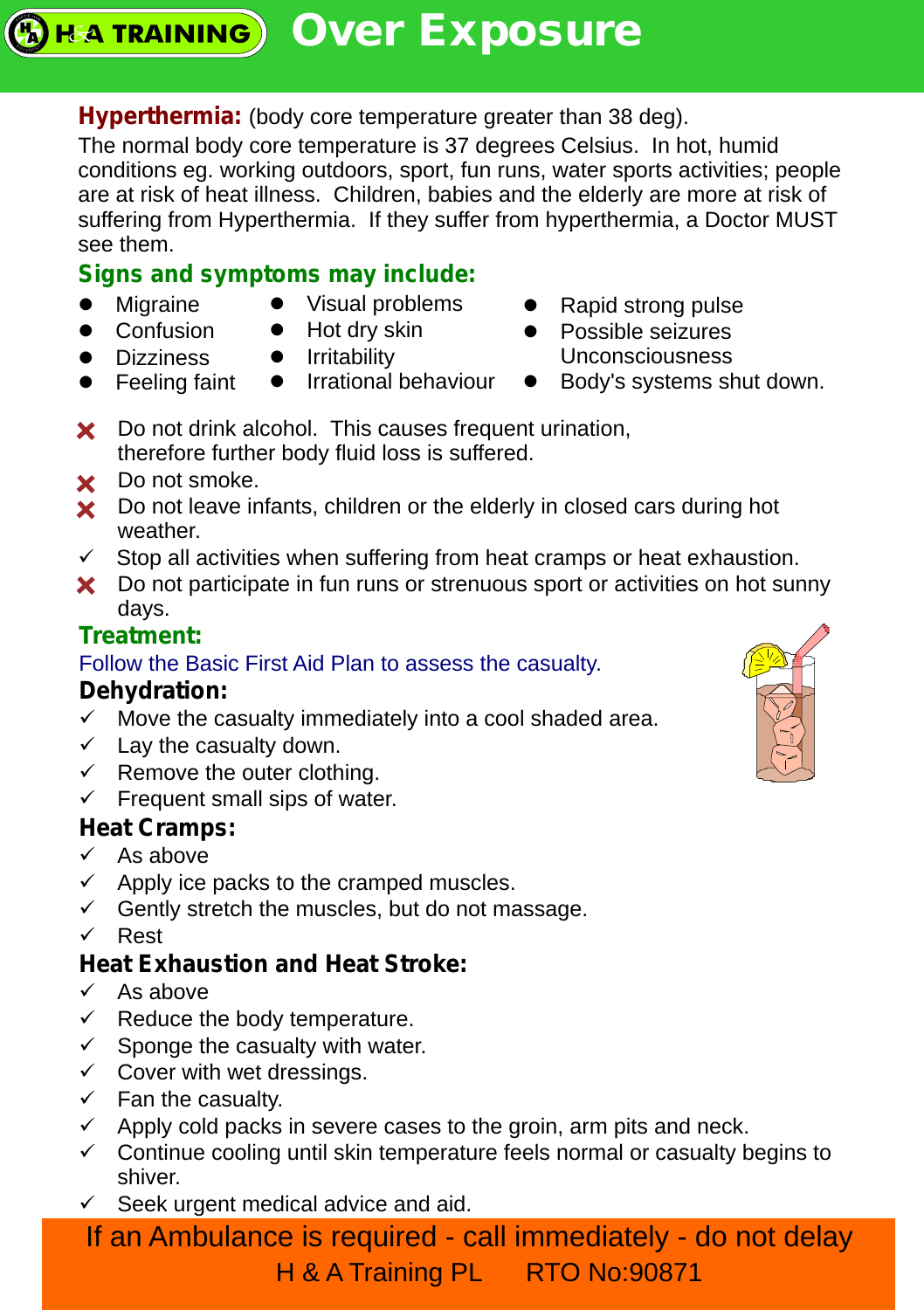**REATRAINING** Over Exposure

#### **Hypothermia:** (body core temperature less than 37 deg).

Hypothermia occurs when the body loses heat quicker than it can produce it. The core temperature of the body decreases. This causes muscular and internal body organ functions to become impaired and if left untreated, to cease functioning, causing death. It is frighteningly easy for a casualty to become hypothermic. The casualty's condition can progress quickly, from cold to dangerously cold due to a combination of wind, wet clothing, fatigue and hunger, even if the temperature is above freezing. The temperature and the wind can reduce the body temperature quickly.

| Add additional clothing.<br>Change wet clothes.<br>Gently exercise<br>Find shelter<br>Hydration and nutrition<br>Change wet clothes<br>Gently exercise<br>Find shelter<br>Hydration and nutrition<br>Body to body contact |
|---------------------------------------------------------------------------------------------------------------------------------------------------------------------------------------------------------------------------|
|                                                                                                                                                                                                                           |
| Protect nose, neck and head.                                                                                                                                                                                              |
| Treat as mild / moderate<br>Seek medical aid<br>Do not jar body<br>Monitor vital signs<br>Unconscious - place the<br>casualty into the lateral position.                                                                  |
| Absent respirations - perform<br><b>CPR</b><br>Continue to rewarm the body.                                                                                                                                               |
|                                                                                                                                                                                                                           |

H & A Training PL RTO No:90871